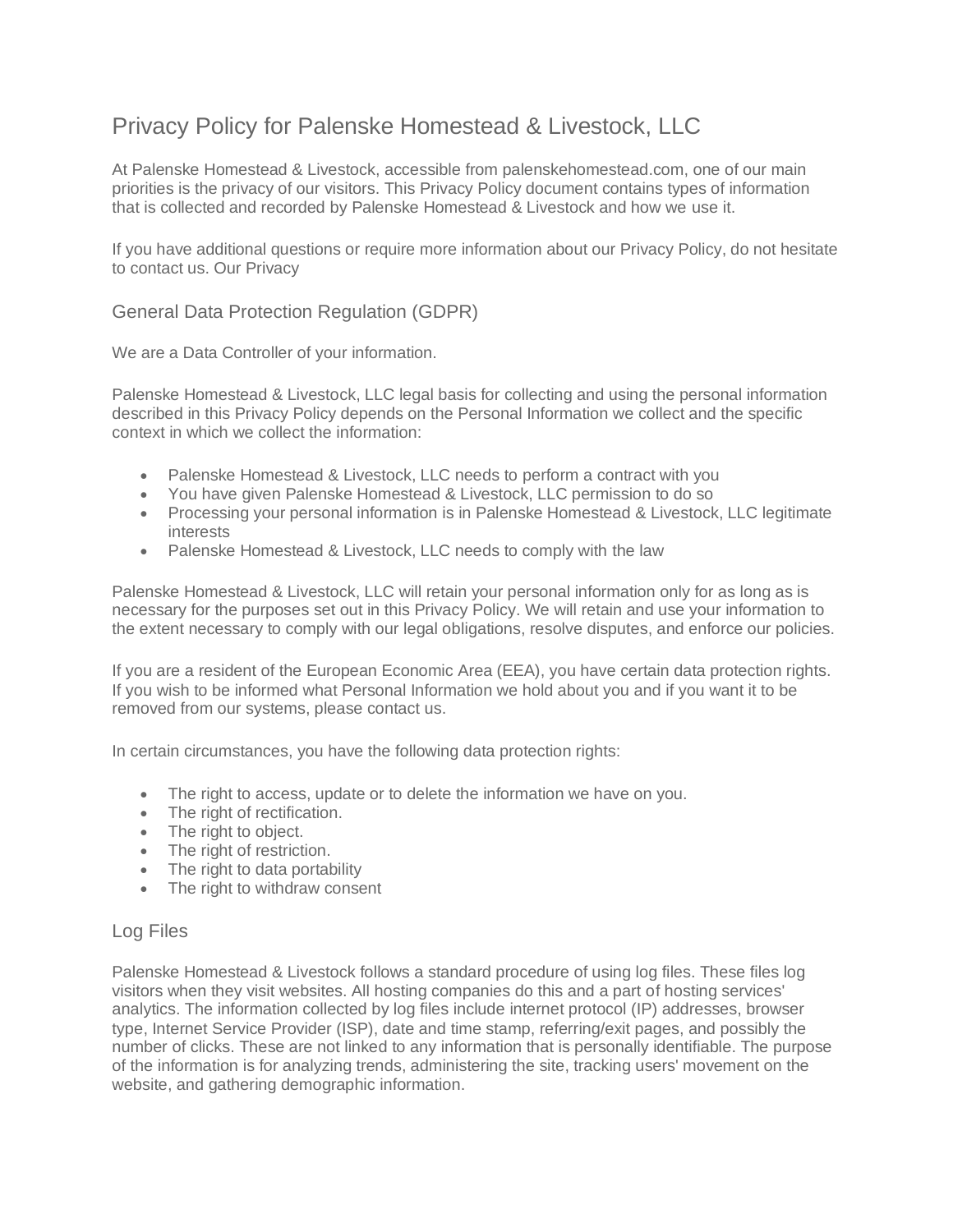# Cookies and Web Beacons

Like any other website, Palenske Homestead & Livestock uses 'cookies'. These cookies are used to store information including visitors' preferences, and the pages on the website that the visitor accessed or visited. The information is used to optimize the users' experience by customizing our web page content based on visitors' browser type and/or other information.

For more general information on cookies, please read ["What Are Cookies".](https://www.cookieconsent.com/what-are-cookies/)

## Google DoubleClick DART Cookie

Google is one of a third-party vendor on our site. It also uses cookies, known as DART cookies, to serve ads to our site visitors based upon their visit to www.website.com and other sites on the internet. However, visitors may choose to decline the use of DART cookies by visiting the Google ad and content network Privacy Policy at the following URL – <https://policies.google.com/technologies/ads>

## Our Advertising Partners

Some of advertisers on our site may use cookies and web beacons. Our advertising partners are listed below. Each of our advertising partners has their own Privacy Policy for their policies on user data. For easier access, we hyperlinked to their Privacy Policies below.

• Google

<https://policies.google.com/technologies/ads>

#### Privacy Policies

You may consult this list to find the Privacy Policy for each of the advertising partners of Palenske Homestead & Livestock.

Third-party ad servers or ad networks uses technologies like cookies, JavaScript, or Web Beacons that are used in their respective advertisements and links that appear on Palenske Homestead & Livestock, which are sent directly to users' browser. They automatically receive your IP address when this occurs. These technologies are used to measure the effectiveness of their advertising campaigns and/or to personalize the advertising content that you see on websites that you visit.

Note that Palenske Homestead & Livestock has no access to or control over these cookies that are used by third-party advertisers.

#### Third Party Privacy Policies

Palenske Homestead & Livestock's Privacy Policy does not apply to other advertisers or websites. Thus, we are advising you to consult the respective Privacy Policies of these third-party ad servers for more detailed information. It may include their practices and instructions about how to opt-out of certain options.